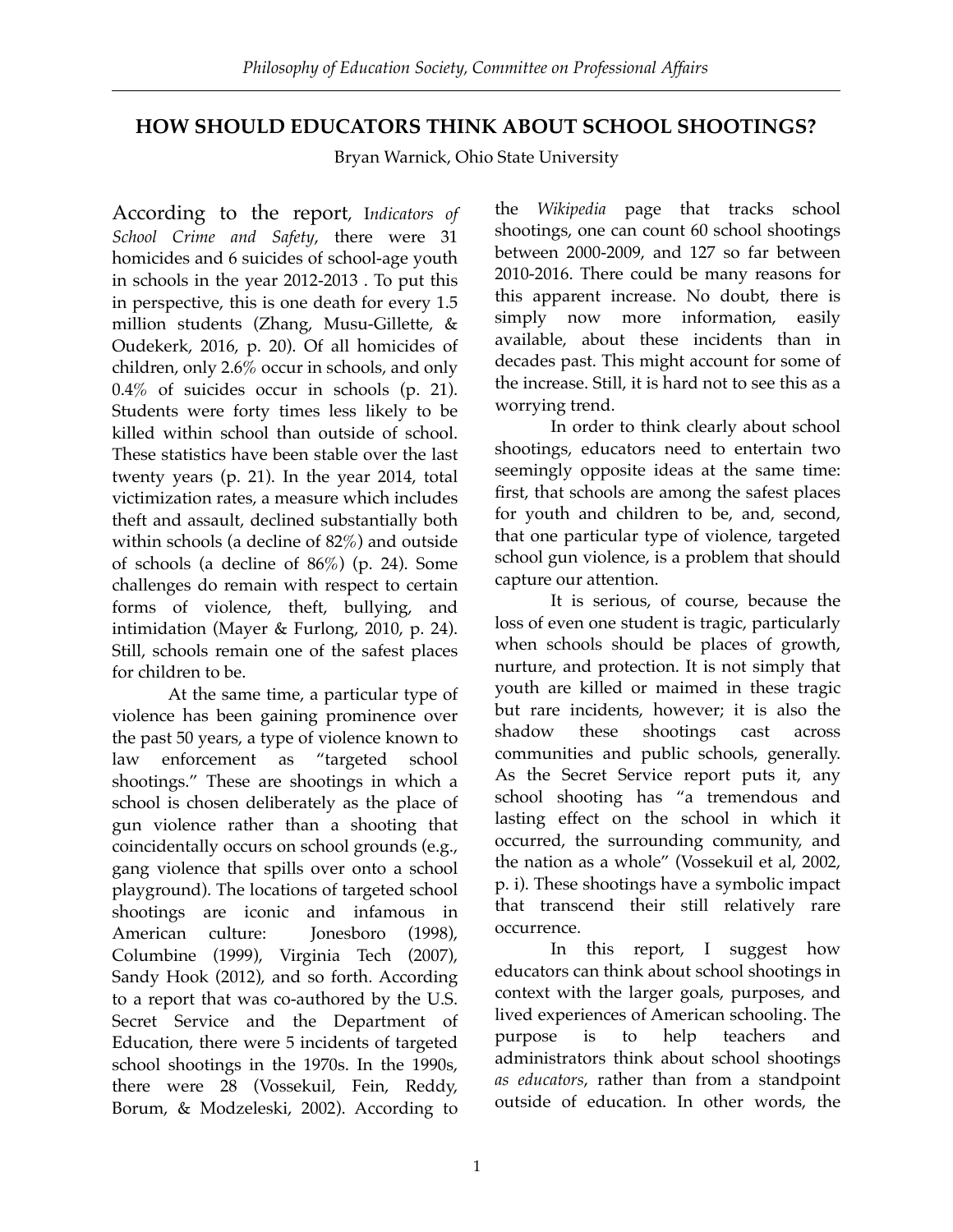point is to explore how to think about school shootings within the realm of student learning and experiences -- a place that teachers and school administrators can shape directly. Before exploring an educator's approach, it is helpful to compare this to other approaches to schools shootings, namely, to the "public health" and "law enforcement" approaches.

## **A Public Health Approach**

As one reads stories of various school shootings, one notices both the similarities among them and also the important differences. The young shooters seem to have vastly different family backgrounds and motivations, and very different school experiences. No compelling "profile" of a school shooter has yet to emerge (Borum, Cornell, & Jimerson, 2010). If we were to identify two commonalities among them, we could only say that they all involved a toxic combination of (1) an emotionally troubled youth and (2) access to at least one powerful firearm.

A public health approach would attempt to use public policy to address these two points. That is to say, we might attempt to enact policies that help emotionally troubled youth or cut their access to firearms. Tighter gun control and improving our mental health care system are, in fact, two important strategies to help reduce gun violence in schools (and outside of schools), and educators should certainly consider supporting such policies. There is some research to suggest that mandatory background checks and higher mental health spending are correlated with fewer school shootings (Kalesan et al, 2016).

Note, however, that this policy approach has little to do with schools themselves. Indeed, we could call these common features of school shootings the "external factors" contributing to school shootings. Little more will be said here about

these external factors for several reasons. First, such approaches are already much discussed in the public debate about school shootings. Second, American society unfortunately seems to have little appetite to do anything to strengthen public health policy in this regard. So, the question arises: Is there anything educators can do - specifically, something that is more internal to the school, something that is more within the scope and influence of educators?

### **The Law Enforcement or "Target Hardening" Approach**

This approach to school shootings focuses on what happens inside the school. The emphasis is on tightening school security strategies and technologies in an attempt to make students safer (i.e., to "harden" the target). These strategies may include lockdown drills and procedures; "run, hide, fight" instruction; metal detectors; security cameras; and arming teachers and school staff. Such strategies also focus on training teachers to profile potential shooters or to assess threatening behavior as it is manifest in classrooms. Some of these ideas are better than others. The school security literature on the subject largely endorses the threatassessment approach, which examines threatening student behavior, usually with the use of checklists and decision trees (O'Toole, 2000; Vossekuil, 2002; Borum, Cornell, Modzeleski, & Jimerson, 2010). The literature does not favor profiling, which tries to predict which types of students will turn violent based on more general factors.

While some of these security features may be necessary, educators should be wary of approaching school shootings exclusively in this way. These security strategies can begin to negatively transform the educational environment and shift the identities of educators. Some reasons to be wary of this approach are as follows: First, almost all of these security strategies lack empirical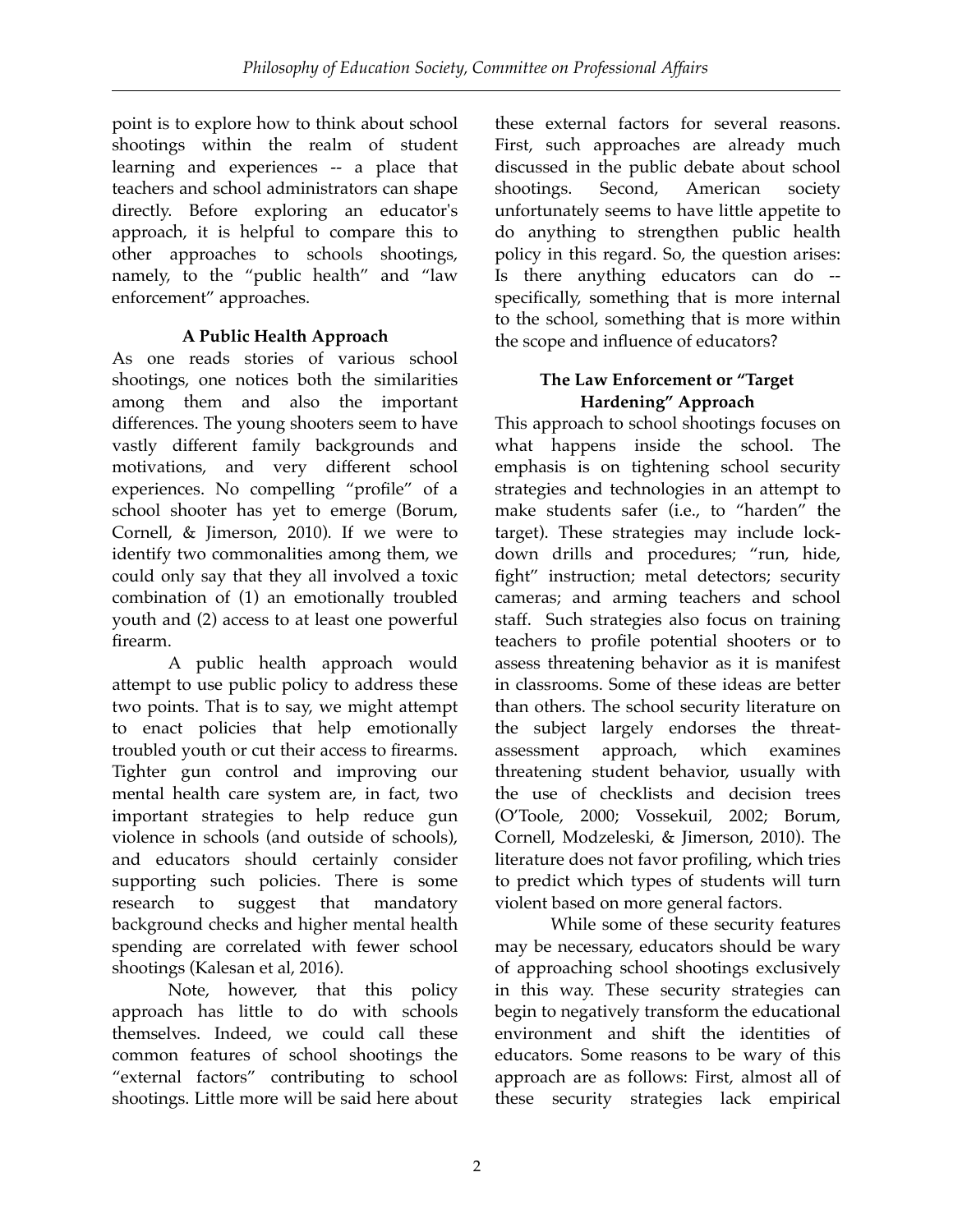evidence to support their effectiveness (Borum et al, 2010). Second, security technologies send the message that schools are unsafe, fearful places where violence occurs as a matter of course. This message may even unintentionally *contribute* to violence by suggesting to troubled students the idea that schools are places where violence is, in fact, expected. Third, security strategies conceptualize students as potential threats rather than youth engaged in learning. This is important because a teacher who conceptualizes students as potential shooters -- and is ever watchful of the signs indicating this potential -- has less time to think of their learning needs. Fourth, research shows that minority students in particular often feel threatened by such technologies. For example, while White students see cameras as protecting them, Black students see such technologies as monitoring them (Warnick, 2007). The negative effect of security technologies often has an unequal impact. Fifth, these technologies present an array of ethical difficulties involving student rights to privacy and due process (for an analysis specific to security cameras, see Warnick, 2007).

In the end, then, while these strategies are internal to schools, they are not educational responses. An educational response would be sensitive to the student experience and to the goals of education. If educators are going to respond as educators rather than informal security personnel, then, how might they respond?

## **An Approach for Educators**

A targeted school shooting is, by definition, a situation in which a school is specifically chosen as a site to enact violence. A response to school shootings that comes from educators would ask how schools themselves might unintentionally promote gun violence. It would ask, why are schools sometimes

chosen as locations where gun violence seems appropriate to a troubled student? Why are schools interpreted as places for shootings to occur? Why would a school be chosen, over any other space where youth congregate, such as a shopping malls or movie theaters? How can we structure schools to work against this choice?

To answer these questions, it is necessary to look at the meanings we attach to schools. How do our youth experience schools? How are schools represented to us in popular culture? If we know why schools are chosen, we might be in a position to respond as educators in a way that decreases future shootings. Below, I suggest some perceived cultural meanings that might be relevant. This is not a complete list, but it suggests how educators might begin to think about this phenomenon. The list was constructed by reading published accounts of school shootings (e.g., Fast, 2008; Newman, 2004) to see what ideas about schooling contributed to the tragedies. (A fuller discussion of this approach can be found in Warnick, Kim, & Robinson [2015]).

#### **Meaning One: Schools as Places of Emotional Violence and Coercion**

While schools are safe places physically, they are sometimes not safe places mentally and emotionally. Among youth ages 12 to 18 in 2003, 21.5% report being bullied at some point in the school year (Zhang, Musu-Gillette, & Oudekerk, 2016, p. 63). Teachers also commonly report being harassed, bullied, and assaulted (Mcmahon et. al., 2014). Beyond these statistical reports, it is obvious that many schools tend to include a great deal of force and coercion governing when students can speak, when and where they can sit, what they can wear, and when they can use the bathroom. Students are sometimes punished without due process and lack rights to privacy and speech. Classrooms are shaped by strict standards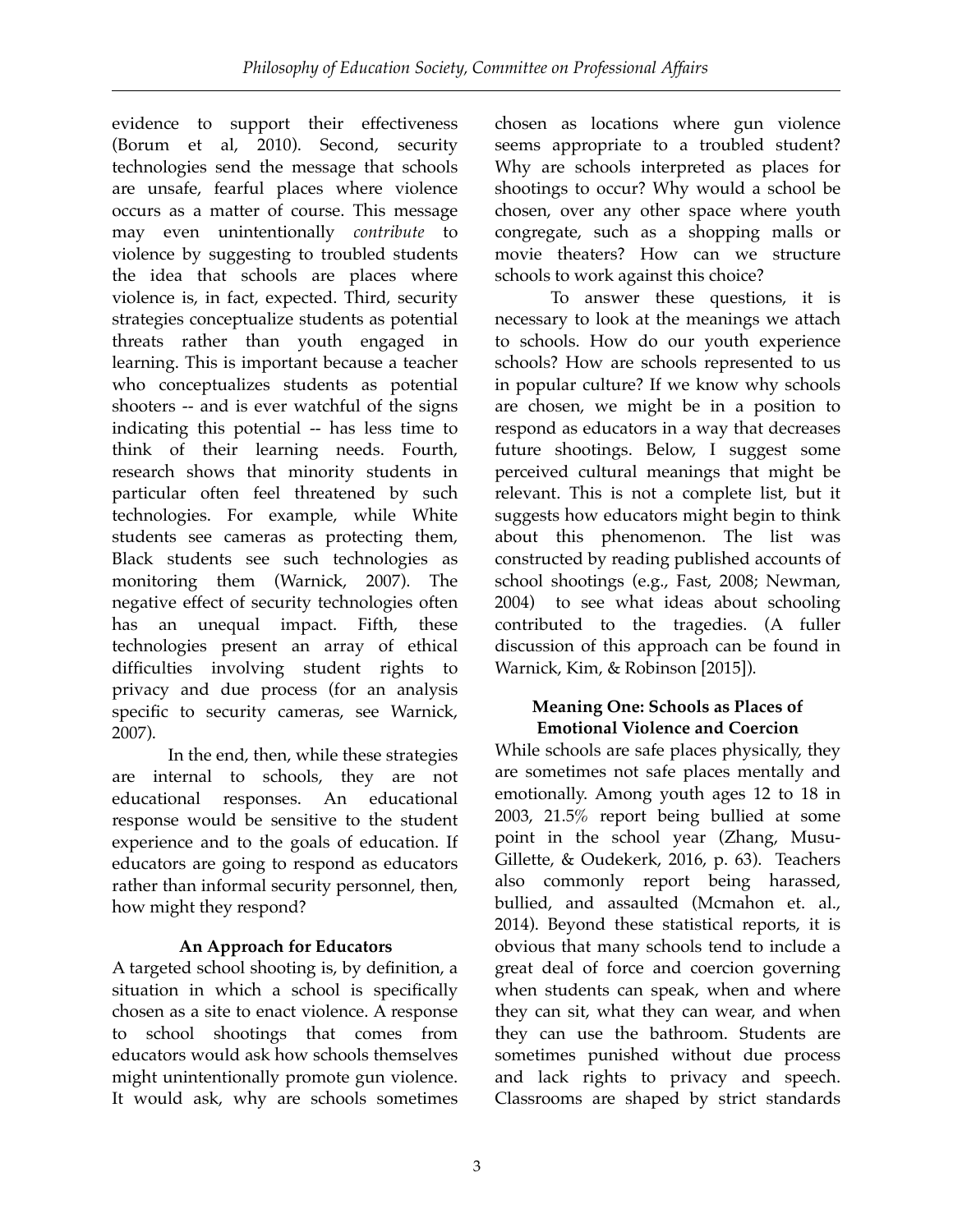imposed by outsiders, enforced by punishment in the name of accountability.

It is well known that many of the shooting incidents involve bullying in some form. Some of the perpetrators of school shootings had been subject to intense bullying; others had themselves been bullies. What ties the bullies and the bullied together is that they both experience the school as a place of force and violence -- some experiencing bullying on the giving end and some on the receiving end. In a school culture pervaded by bullying, it is no wonder that some students interpret schools as places where escalating violent and destructive behavior is expected and appropriate. The move to gun violence is rare, but the fact that some students make the connection should not be surprising.

It is not just the force and control of peer groups that leads students to interpret schools as locations of violence, but also the actions of teachers and administrators. Some educators, of course, can be quite cruel or oblivious to the humiliation and distress they cause. Others, however, are simply enforcing the authority that comes with the role of teacher. One of the shooters in the Jonesboro shooting, Andrew Golden, was driven primarily out of anger at teachers. His accomplice Mitchell Johnson said, "Andrew was mad at a teacher. He was tired of their crap" (quoted in Fast, 2008, p. 43). This seems to be the case, even though Andrew was not a problem student and not disciplined in any extraordinary way. He was responding, it seems, to the regular control and authority exercised by teachers. Likewise, the Virginia Tech shooter, Seung-Hui Cho, had a long history of negative interactions with professors, where they would try to force Cho to speak (difficult for him since he had been diagnosed with "selective mutism" in high school), to take off his hat, to remove his sunglasses, and so forth. Such demands are not out of the ordinary in schools across the

nation. Still, they do send the message that schools are governed by the use of coercion and power -- a sort of symbolic violence. Because schools can be places of force, power, and imposition, they are places where expression of force can be seen as natural and appropriate. The often coercive and compulsive experience of schools contributes to students choosing their schools as spaces for extreme displays of force and violence.

### **Meaning Two: Students Go into Schools with High Expectations of Friendship and Romance**

Students in American society go to school with high expectations for what they will find there. Not only will they find teachers who care, but also friends and romantic partners. Schools do quite a bit to foster these social expectations, and these expectations are not necessarily a bad thing. We want students to have close relationships with both teachers and peers. Indeed, we hold this out as a sort of aspiration for schools: in schools, students will find somebody who cares about them and mentors them. There is a view that schools can be places of refuge for students who come from less-than-ideal situations at home.

There are certain practices, though, that contribute to a sort of "status tournament" within the school peer environment (Newman, 2004, p. 151). Think of the unique prominence of sports in American schools, where participation is often limited to the most talented students through try-outs. Think of the common practice of anointing "kings" and "queens" for homecoming dances or other special occasions. This not only creates a climate of social winners and losers, but also reinforces the idea that schools are places where heterosexual couples get paired off. Practices like these set a certain expectation: (1) schools are places to build social and romantic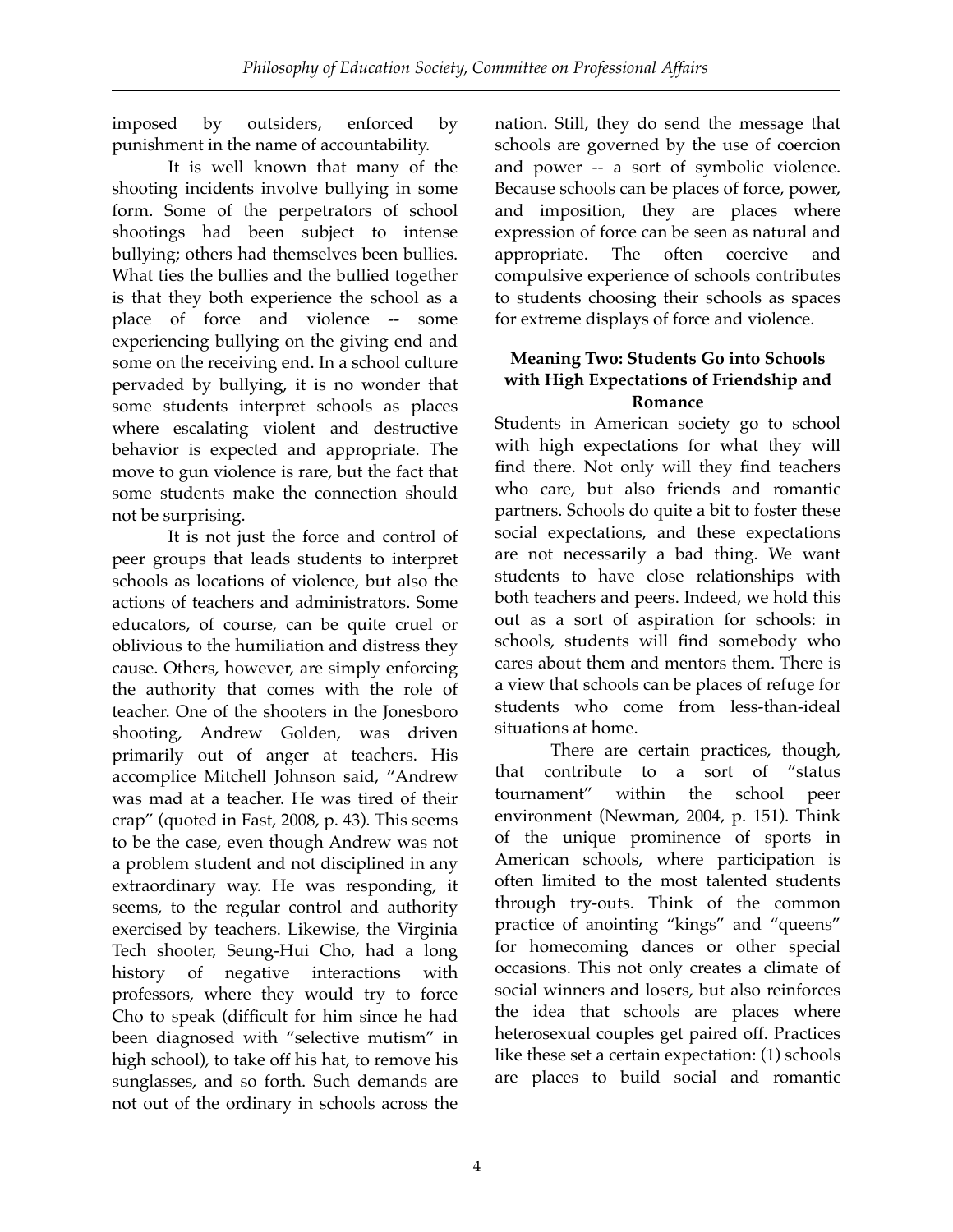relationships, and (2) social and romantic relationships are competitive in nature.

One often hears in the narratives of school shooters a sense of social betrayal. Sometimes, the students feel betrayed by a teacher, but even more commonly, they feel betrayed by their peer groups. The sense of betrayal turns into animus directed specifically against the school and its occupants. The school becomes an appropriate place for violence because, as the carrier of social hope and expectation, it marks the site of the betrayal.

This dynamic of thwarted social expectations seems to be on display in several school shootings. Scott Pennington in 1993 shot his teacher and janitor and held his class hostage for fifteen minutes. Part of the motivating factor was a caring teacher who tried to befriend Pennington -- an awkward and brutally bullied 17-year-old -- and give him extra time and attention. When the teacher gave Pennington a "C," and began to distance herself from him, he felt devastated and betrayed, his thoughts spiraling downward until they manifested in a shooting. The teacher was one of his two victims.

In other cases, we see thwarted romance and peer relationships leading to rage and betrayal. In the 1998 Jonesboro shooting, Mitchell Johnson, dumped by his girlfriend and cut from the basketball team, seemed to actively target girls who had broken up with him. Johnson and Andrew Golden, his accomplice, feared they had lost this status tournament of adolescence. The school had held out promises of friendship and romance and had not delivered.

Finally, we see this sort of social disappointment in one of the Columbine shooters, Dylan Klebold, whose journal is filled with both social longings (for friends and love at school) and dashed social hopes. "My existence is shit" he writes, "I don't fit in here" (quoted in Cullen, 2009, p. 174). School promised social belonging, and it was therefore the place of betrayal, a place appropriate for violence.

# **Meaning Three: Schools as Places of Individual Expression**

One characteristic embodied in American schools, particularly high schools, is "expressive individualism." Expressive individualism is manifest when we try to find out "who we really are" as individuals, or attempt to outwardly express a part of ourselves that is important to us. This value can be seen in movies about American high schools, where we often find students engaged in a quest to find and express "who they really are" (for a discussion, see Bulman, 2005). The focus of such films is almost never on teachers or principals, or even academics and learning, but on the individual journeys of students toward self-understanding and self-expression. Think of high school films such as *Ferris Bueller's Day Off* (1986) and *The Breakfast Club* (1985). In their quests, students often have to overcome obstacles, resisting social pressure from cliques and academic pressure from uncaring parents, teachers, and administrators. Schools are the stages on which the drama of self-expression takes place.

Many school shooters seem to have embraced the idea that schools are places of self-expression. Published accounts of school shootings are filled with statements in which the perpetrators claim that there is something inside them that needs to be expressed. Often, this is a feeling of hatred or frustration. Because schools are seen as the places to find and express individual identity, schools become chosen as the proper stage to enact violence. Luke Woodham, who killed two students in a 1997 school shooting, left a manifesto saying, "I am the hate in every man's heart." He urged his readers to "live by your own rules … For you, dear friend, are a Superman." His act of violence was an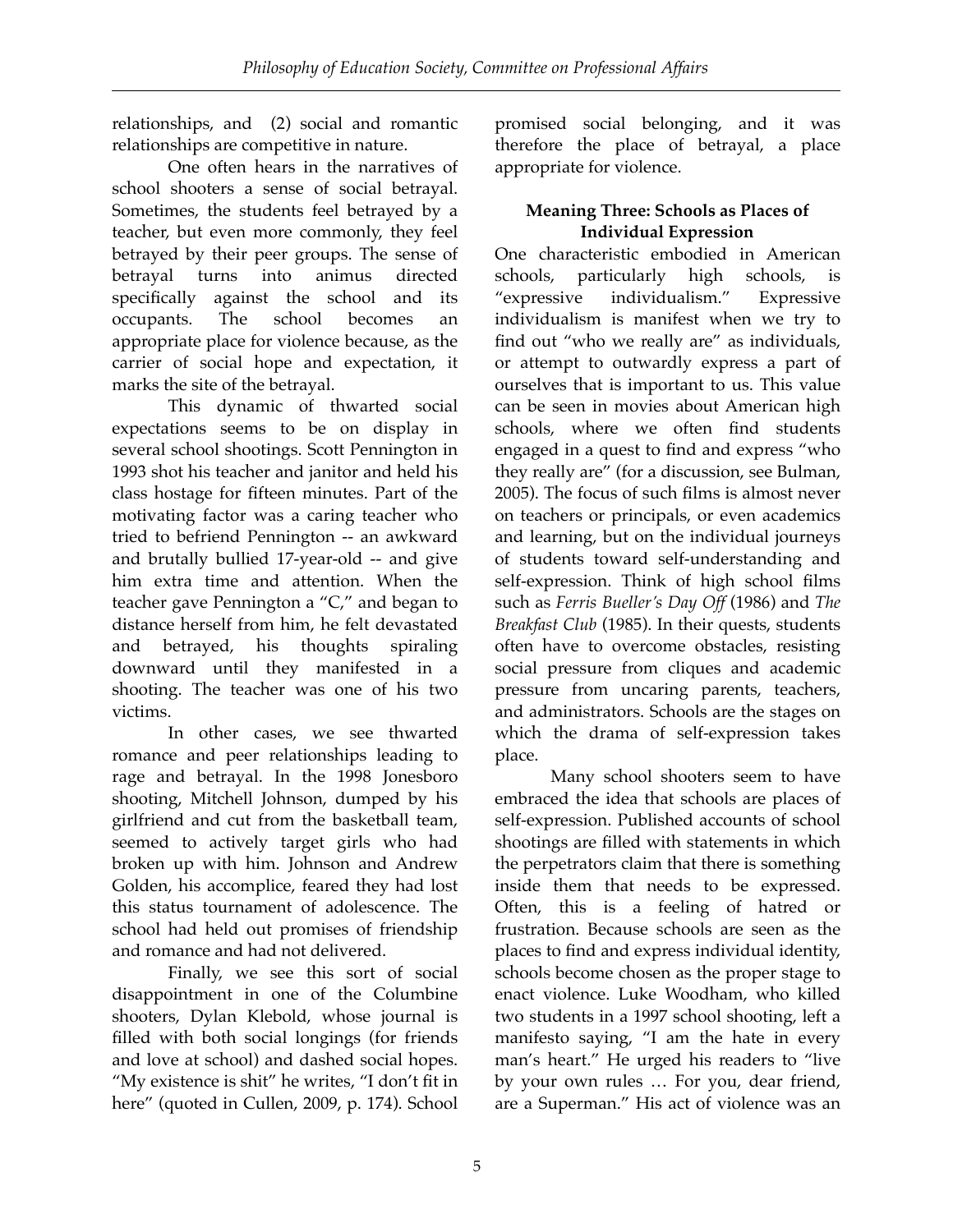attempt to express the courageous rulebreaker he felt inside of himself. "Murder," he wrote in his manifesto, "is gutsy and daring." The school became the place, therefore, where people would find out who Luke Woodham really was.

The Columbine shooters, particularly Eric Harris, seemed obsessed with how history would remember them. Harris took great care to claim that his actions were different -- a unique expression of himself, and unlike the other school shooters. He left hours of videotapes explaining his actions. He writes in his journal, "My belief is that if I say something, it goes. I am the law, if you don't like it, you die." He continues, "HATE! I'm full of hate and I love it … Yes I hate and I guess I want others to know it." Because we think of schools as locations of selfexpression, his school became the space where Harris expressed the hate he felt inside.

## **Pathways Forward**

To think about school shootings as educators means to think deeply about how schools are experienced and portrayed. It means we seek to answer the question of how these perceptions contribute to schools being chosen as places appropriate for enacting gun violence. It means we must imagine new ways to construct schools that counteract some of these cultural meanings.

The meanings explored here are only the beginning of a full description of the links between the experience of schools and school shootings. Other authors have explored other possible links. For example, one set of authors looks at the link between consumerism and commercialism in schools and school shootings (Keehn & Boyles, 2015). Others look specifically at the issue of masculinity and honor as it relates to school shootings -- this is relevant given that nearly all school shooters are male -- and examine

how masculinity should be rethought to counteract violence (Shuffelton, 2015).

In this report, I have addressed several way in which the perception of schools can influence school shootings. First, schools are experienced as places of force and coercion and therefore interpreted as places where violence is appropriate. Second, schools set high expectations for friendship and romance. When these expectations are not met, resentment builds against the school sometimes taking the form of retributive violence. Third, schools are perceived as places for individual expression, where a student can find and express the "true self" that lies inside. When the student feels anger and hate, it seems to follow that school is the place where these emotions should be expressed.

 How might these perceptions of school be counteracted? One idea involves the first meaning. To the extent that some schools are sites of coercion and control, of mental and emotional violence, steps could be taken to make schools more caring and more humane. This might involve giving students a bigger voice in shaping school culture, and in emphasizing the formation of trusting relationships between students, teachers, and administrators. It might involve giving students more choice about where to sit and what to read. It would certainly involve fostering school environments where students believe that staff care about them as people, and not just as objects to be manipulated. This would seem to necessitate smaller classrooms and perhaps smaller schools, where these sorts of personal relationships can flourish.

Consider also the second perception of schools discussed above. To the extent that high social expectations contributes to school shootings, there is some ambiguity about what to do. We obviously want students to experience caring relationships, to go to schools seeking friends and mentors. One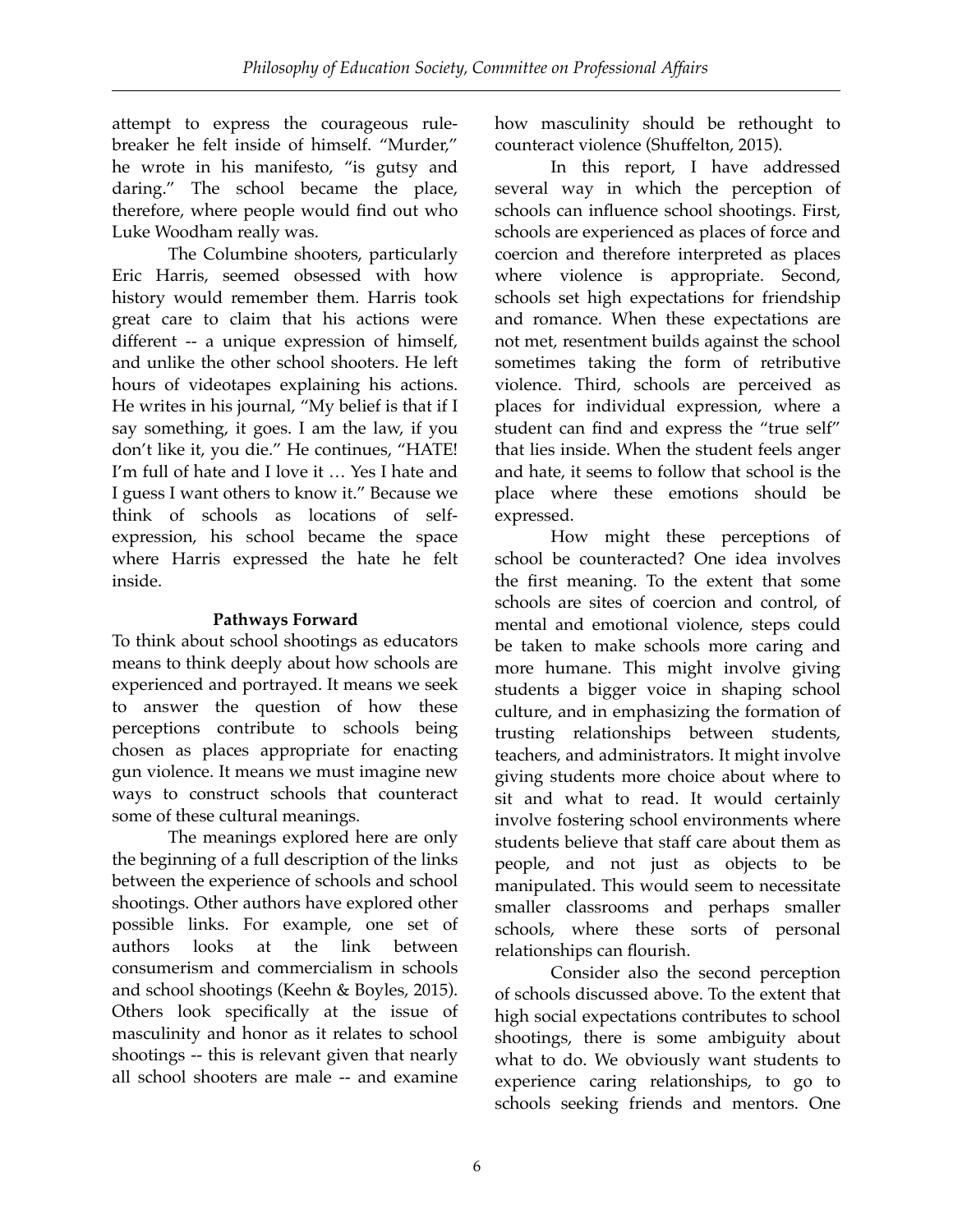solution is to better fulfill this expectation, with some of the reforms just mentioned that make personal relationship more realistic. At the same time, it does not seem necessary for schools to coronate kings and queens, to put such emphasis on highly competitive athletics, and to otherwise foster the status tournament of adolescence. Part of the solution might be to simultaneously better fulfill the need for caring relationships in schools, while lowering the level of social competition and social expectations.

Finally, to the extent that schools are seen as places to express a violent identity, the implications are also somewhat ambiguous. It does seem like the quest to find and express one's true self is an appropriate goal of schooling. Indeed, schools contribute to social life by allowing students to experiment with ideas and identities that are not offered to them in their families or other local communities. At the same time, schools can do much to offer students opportunities to express themselves (and their negative emotions) in non-violent ways through writing, art, music, drama, and other endeavors. These programs should not be eliminated, as they often are in funding cuts, but perhaps seen as essential component of safe schools.

The above suggestions may indeed make schools safer by creating schools that feel more convivial and less appropriate places for violence. Rather than focusing on these specific proposals, however, it is more important to think about school shootings in new ways. We should look at them not only as epidemiologists considering at a public health issue, nor as security professionals seeking to harden a target, but as educators concerned with the lived experiences of students and their growth and learning.

- Borum, R., Cornell, D., & Jimerson, S. (January 01, 2010). What Can Be Done About School Shootings? A Review of the Evidence. *Educational Researcher, 39*, 1, 27-37.
- Bulman, Robert C. *Hollywood Goes to High School: Cinema, Schools, and American Culture*. New York: Worth Pub, 2005.
- Cullen, D. (2009). *Columbine*. New York, NY: Twelve.
- Fast, J. (2008). *Ceremonial violence: A psychological explanation of school shootings*. Woodstock, NY: Overlook Press.
- Kalesan, B., Lagast, K., Villarreal, M., Pino, E., Fagan, J., & Galea, S. (2016). School shootings during 2013–2015 in the USA. *Injury Prevention*, 1-7.
- Keehn, G., & Boyles, D. (2015). Sense, Nonsense, and Violence: Levinas and the Internal Logic of School Shootings. *Educational Theory, 65,* 4, 441-458.
- List of School Shootings in the United States (n.d.) Retrieved February 15, 2017 from
- Mayer, M., & Furlong, M. (2010). How Safe Are Our Schools?. *Educational Researcher, 39*, 1, 16-26.
- Mcmahon, S. D., Martinez, A., Espelage, D., Rose, C., Reddy, L. A., Lane, K., Anderman, E. M., Reynolds, C.R., Jones, A., & Brown, V. (2014). Violence Directed against Teachers: Results from a National Survey. *Psychology in the Schools, 51,* 7, 753-766.
- Newman, K. S. (2004). *Rampage: The social roots of school shootings*. New York: Basic Books.
- O'Toole, M.E. (2000). *The school shooter: A threat assessment perspective*. Quantico, VA: National Center for the Analysis of Violent Crime, Federal Bureau of Investigation.
- Shuffelton, A. (2015). Consider Your Man Card Reissued: Masculine Honor and Gun Violence. *Educational Theory, 65,* 4, 387-403.
- Vossekuil, B., Fein, R.A., Reddy, M., Borum, R., & Modzeleski, W. (2002). *The final report and findings of the safe school initiative: Implications for the prevention of school attacks in the United States.* Washington, D.C.: U.S. Government Printing Office.